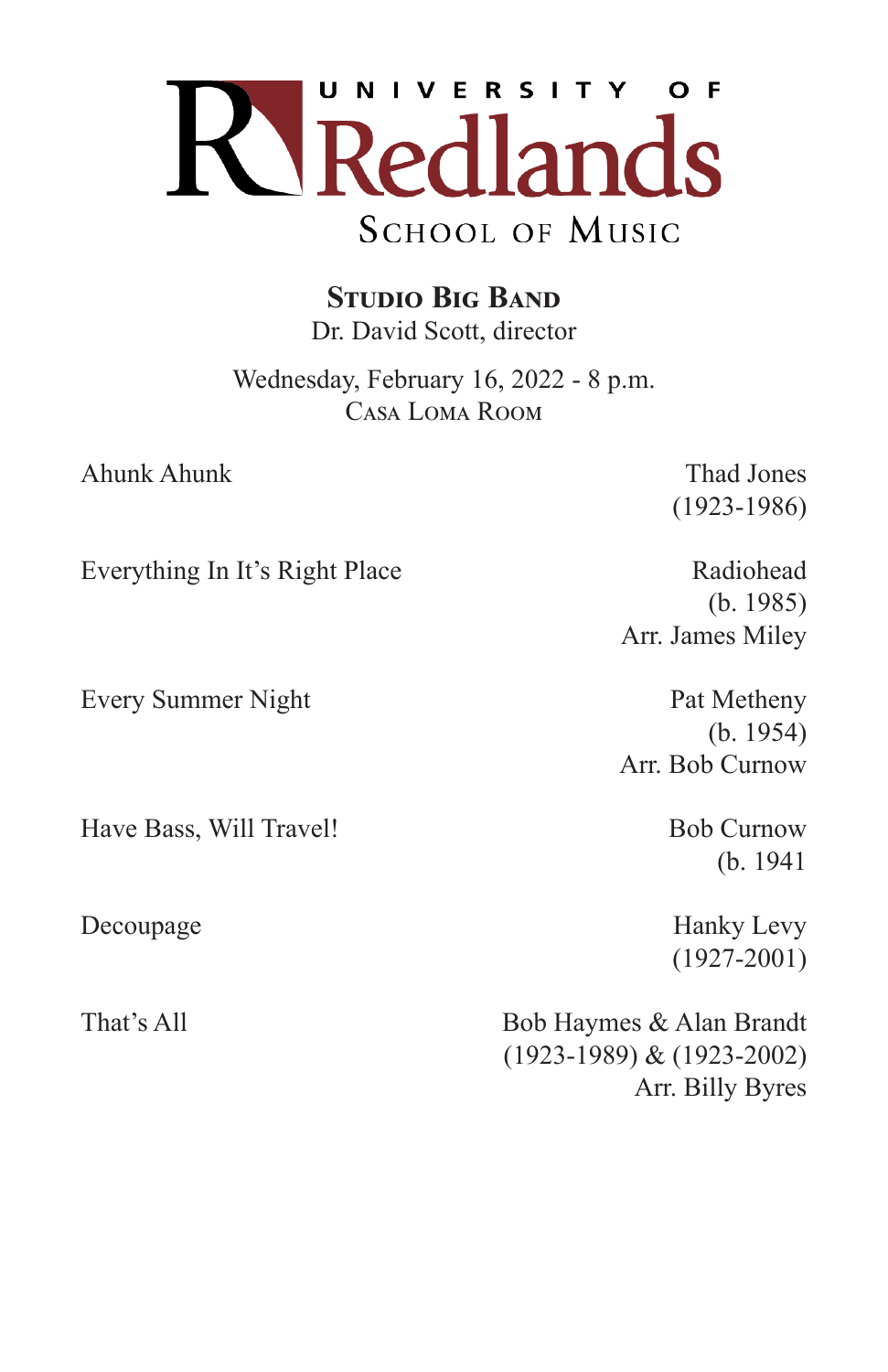## **Program Notes**

Ahunk Ahunk Thad Jones, Arr. Mike Carubia

"Ahunk Ahunk" first appeared on Thad Jones' album, *Consummation*. The album was nominated in 1970 for Best Jazz Performance - Large Group. Jones cut his teeth as a player and composer in the Count Basie Orchestra after serving in the military in World War II. Jones was a successful and popular musician in the New York jazz scene, and surprised many of his colleagues when he moved to Denmark in 1979. There, he led the Danish Radio Big Band, transforming it into one of the world's best big bands.

Everything In Its Right Place Radiohead, Arr. James Miley

Radiohead released "Everything In Its Right Place" on the album, *Kid A*, in 2000. Yorke wrote "Everything in Its Right Place" on piano. Radiohead worked on it in a conventional band arrangement before transferring it to synthesizer, and described it as a breakthrough in the album recording. Though it alienated some listeners expecting more of Radiohead's earlier rock music, "Everything in Its Right Place" was named one of the best songs of the decade by several publications. Radiohead has been covered by many jazz artists in small combos. However, in the Summer of 2010, James Miley (Willamette University), Patty Darling and Fred Sturm (Lawrence University Conservatory of Music) began arranging songs by Radiohead for big band. This composition features our saxophonist, Emanuel Esparza.

Every Summer Night Pat Metheny, Arr. Bob Curnow

"Every Summer Night" first appeared on Pat Metheny's album, *Letter From Home*, which won the Grammy Award for Best Fusion Album in 1990. Four years later, Bob Curnow arranged the piece for his big band. A virtuoso guitarist and chameleon composer, Metheny is one of the few artists to win a Grammy in ten different categories. "Every Summer Night" features our guitarist, Ben Davis.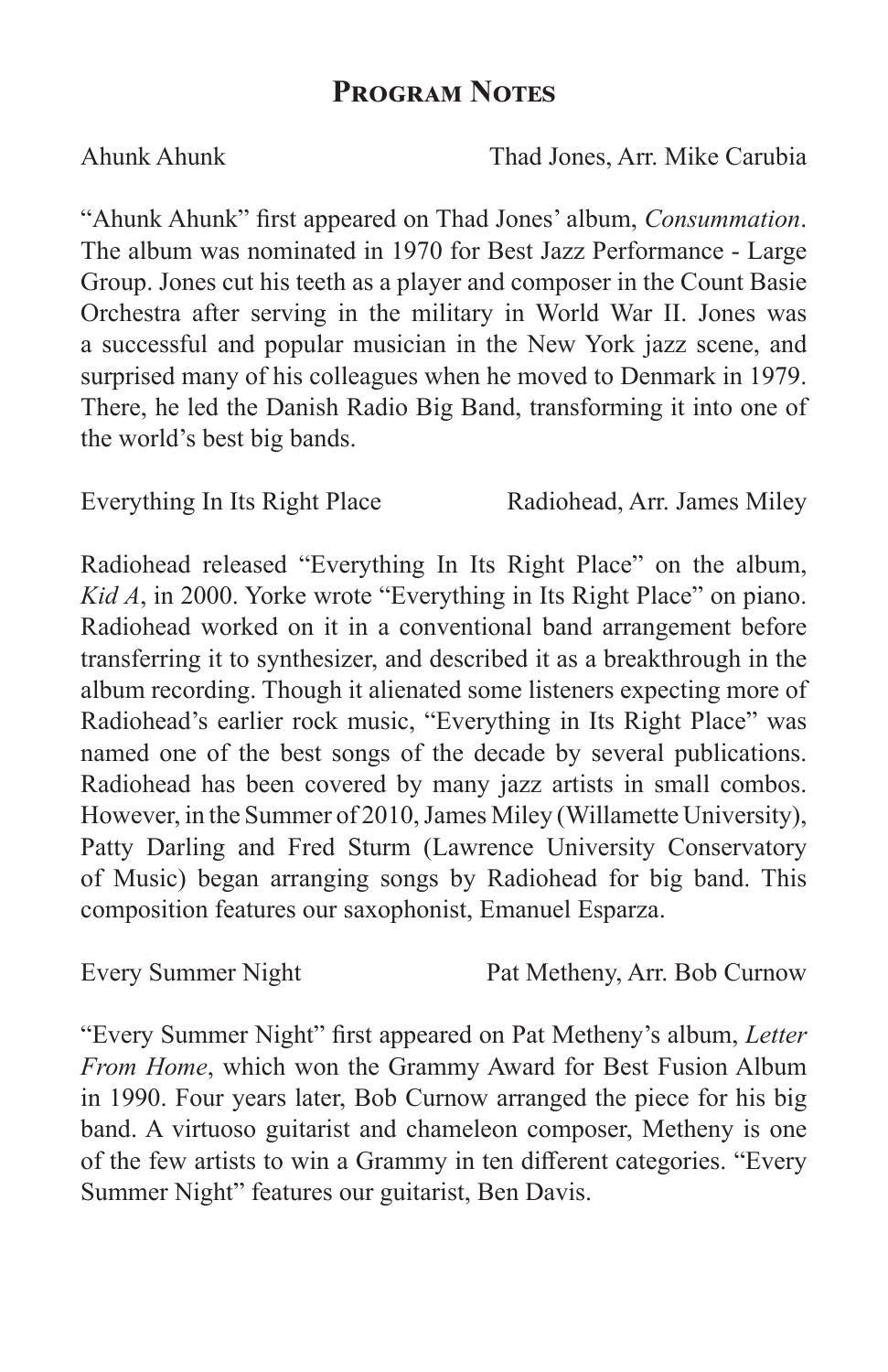#### Have Bass, Will Travel! Bob Curnow

Composer, educator, and trombonist, Bob Curnow has written arrangements for the Stan Kenton Orchestra, the Yellowjackets, Chicago, and many more. In "Have Bass, Will Travel!," we feature our bassist Joshua Grothem as he solos throughout the composition.

"Decoupage" first appeared on the Stan Kenton Orchestra's *Kenton '76*. The album is one of the last two studio albums by Kenton. The take of "Decoupage" on the album is the third try taken Dec 4, 1976; 10 takes of this Levy masterpiece are done over 2 days. Though the piece is one of the highlights for the band during that era, the solo by Terry Lane is weak and pointed out in later notes by Bob Curnow, "Stan did not hire most of the guys, Dick (Shearer) did. With some obvious exceptions, I don't believe the soloists in the 70's bands were the equal of the earlier bands. If you listen to the end of a Pat Metheny's piece called "Every Summer Night," it closes literally with the first four measures of 'Decoupage.' This arrangement features our saxophonists, Connor Edmundson and Emanuel Esparza.

That's All Bob Haymes & Alan Brandt, Arr. Billy Byers

A song which came into popularity in 1953 due to its catchy melody and lyrics, the instrumental version of "That's All" features our trumpeter, Angel Rivas, and pianist, Abigail Rodriguez. The lyrics to "That's All" (played on trumpet) start with:

I can only give you love that lasts forever And a promise to be near each time you call And the only heart I own For you and you alone That's all That's all

Decoupage Hank Levy